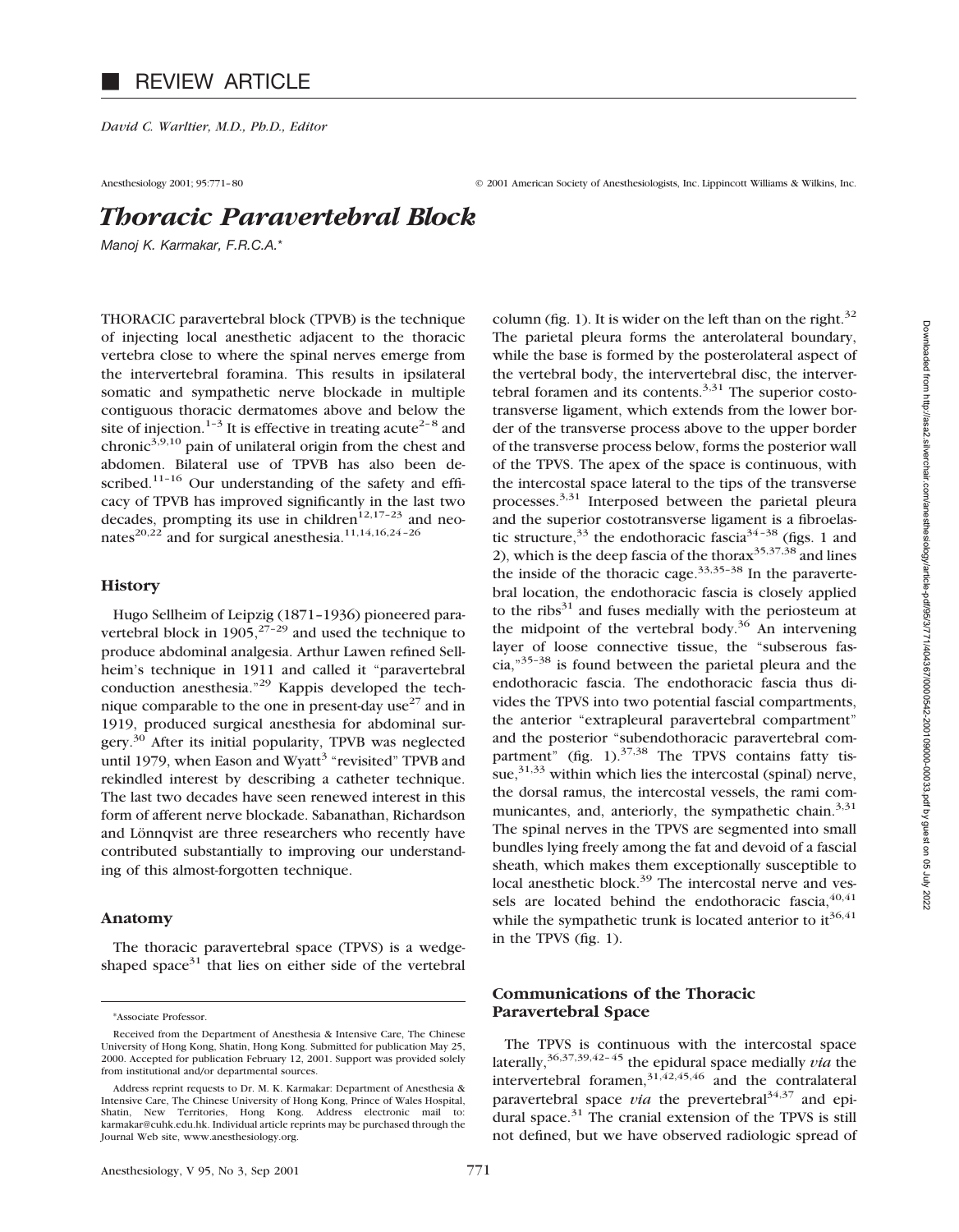

contrast medium into the cervical region after thoracic paravertebral injection. The origin of the psoas major muscle forms the caudal boundary, $47$  and inferior (lumbar) spread through the TPVS is thought to be unlikely. $47$ Ipsilateral thoracolumbar anesthesia,<sup>48</sup> radiologic spread of contrast below the diaphragm, $45$  and thoracolumbar spread of colored dye in cadavers<sup>49</sup> have been described, and there is disagreement about the caudal limit of spread.<sup>1</sup> The endothoracic fascia is continuous inferiorly with the fascia transversalis of the abdomen dorsal to the diaphragm through the medial and lateral arcuate ligaments and the aortic hiatus.<sup>35,38</sup> An injection in the lower TPVS posterior to the endothoracic fascia<sup>50</sup> can spread inferiorly through the medial and lateral arcuate ligaments<sup>50,51</sup> to the retroperitoneal space behind the fascia transversalis, where the lumbar spinal nerves lie,<sup>50</sup> and is the anatomic basis of the technique of "extended unilateral anesthesia."51



**Fig. 2. Saggital section through the thoracic paravertebral space showing a needle that has been advanced above the transverse process.**

# **Techniques of Thoracic Paravertebral Block**

Several different techniques exist for TPVB. It can be performed with the patient in the sitting, lateral, or prone position. The sitting position allows easy identification of landmarks, and the patients are often more comfortable. The classical technique, which is most commonly used, involves eliciting loss of resistance.<sup>3</sup> At the appropriate dermatome under aseptic precautions, the needle (22-gauge, 8–10-cm short beveled spinal needle, or a Tuohy needle if a catheter is to be placed) is inserted 2.5–3 cm lateral to the most cephalad aspect of the spinous process and advanced perpendicular to the skin in all planes to contact the transverse process<sup>3</sup> of the vertebra below at a variable depth (2–4 cm) depending on the build of the individual. If bone is not encountered at this depth, it is possible that the needle tip is lying between adjacent transverse processes. It is imperative to locate the transverse process before advancing the needle any further to prevent inadvertent deep insertion and possible pleural puncture. This is accomplished by withdrawing the needle to the subcutaneous plane and redirecting it cephalad and caudad to the same depth until bone is encountered. If bone is still not encountered, the needle is advanced a further centimeter and the above process repeated until the transverse process is contacted. The needle is then walked above the transverse process (fig. 2) and gradually advanced until a loss of resistance<sup>3</sup> to air or saline, or a subtle "pop" is felt as the needle tip traverses the thin superior costotransverse ligament, usually within 1–1.5 cm from the superior edge of the transverse process.

After gentle aspiration, local anesthetic is injected in small aliquots or a catheter is inserted so that 1–3 cm of the distal end of the catheter lies within the TPVS. The same technique is used with modification in children,17,18,30,52,53 and two simple equations help predict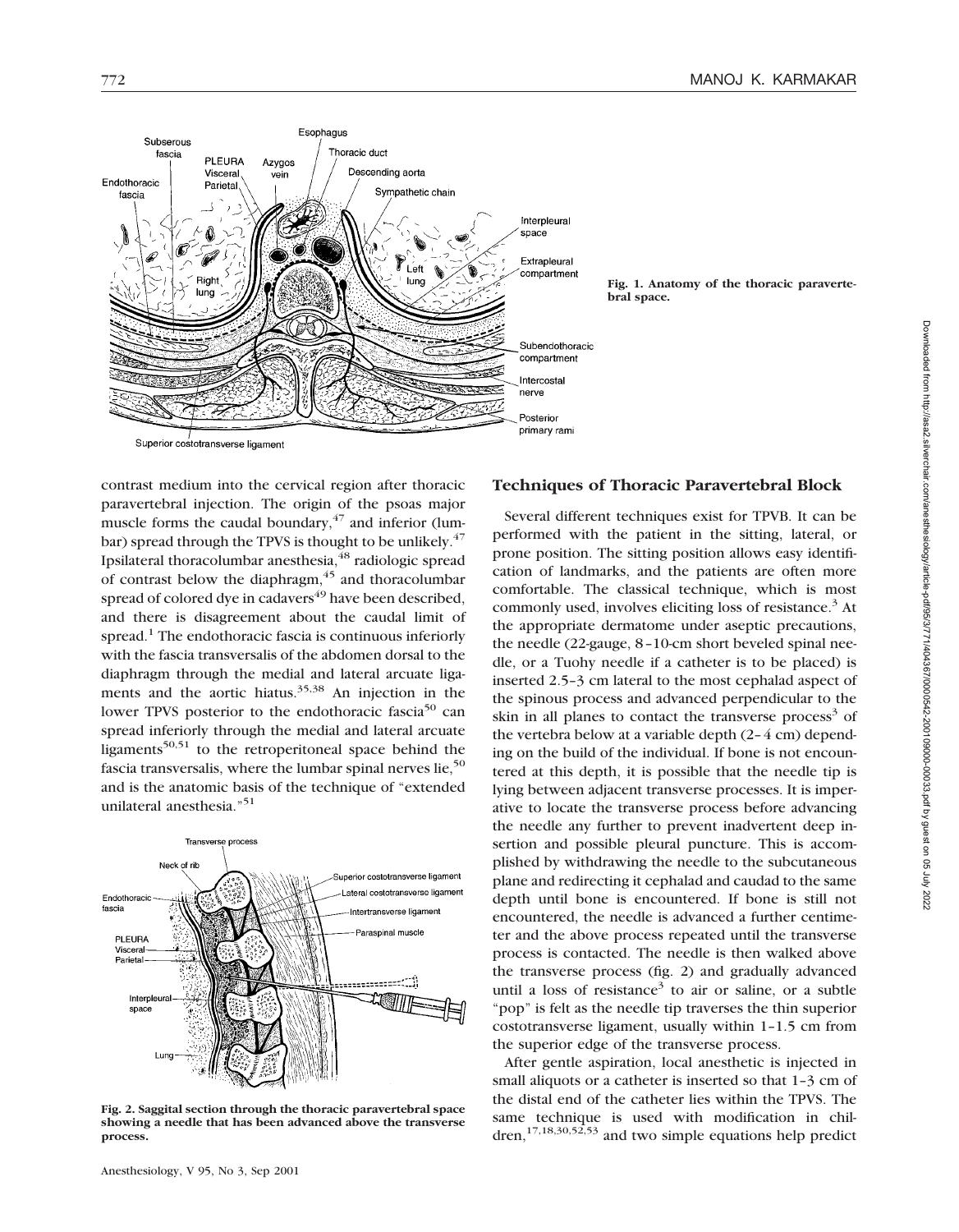the lateral distance for needle insertion and the skin-to-TPVS depth (both in millimeters):  $[10.2 + (0.12 \times$ weight in kilograms)] and  $[21.2 + 0.53 \times$  (weight in kilograms)], respectively.<sup>53</sup> Various investigators also redirect their needle medially<sup>29</sup> to contact the vertebra, advance caudal to the transverse process,  $26,46,54$  or elicit paresthesia.10,54,55 Medial redirection is not recommended because of the potential for epidural or intrathecal injection.

Unlike epidural space location, where a definite give is felt as the needle tip traverses the firm ligamentum flavum, TPVS location using loss of resistance is subjective and indefinite<sup>28,56</sup> and may not be appreciated as a definite give. $23$  Difficulty is also commonly encountered during catheter insertion and may require manipulation of the needle<sup>3,23</sup> or injection of saline to create a salinefilled cavity before passing a catheter. Very easy passage of the catheter may indicate interpleural placement.<sup>43</sup>

The needle may be advanced by a fixed predetermined distance  $(1-2 \text{ cm})^{2,26}$  once the needle is walked off the transverse process without eliciting loss of resistance.<sup>2,11,26</sup> This variation has been used very effectively with low risk of complication, including pneumothorax.<sup>2,11,26</sup> The use of a depth marker is recommended if a nongraduated needle is used to avoid pleural or pulmonary puncture. Fluoroscopy $46$  and contrast chest ra $diography<sup>28,46,57</sup>$  are often used as supplementary methods to confirm the position of the needle or catheter. Contrast injected into the TPVS produces either a longitudinal or a cloud-like spread localized to the paravertebral region as depicted on frontal chest radiograph.<sup>57</sup> Radiologic images are not always readily identifiable,<sup>56</sup> and spread can vary in the same patient having repeated injections.<sup>46</sup>

A "pressure measurement technique" was recently advocated.56 Pressure in the erector spinae muscle is higher during inspiration than during expiration.<sup>56</sup> Once the superior costotransverse ligament is traversed and the TPVS entered, there is a sudden lowering of pressure, and expiratory pressure then exceeds inspiratory pressure: "pressure inversion."56 These objective signs are described as an easy and reproducible method of locating the TPVS. $56$  Negative pressure during both phases of respiration would indicate interpleural placement.58

A modification of the classical approach is the medial approach<sup>59</sup> in which the needle is inserted 1 cm from the midline and advanced perpendicularly to contact the lamina rather than the transverse process followed by lateral redirection to slip off the lamina into the TPVS.59,60 Developed initially to avoid intrathecal injection by directing the needle away from the intervertebral foramen,59 this approach has been associated with complications relating to dural puncture.  $60,61$  A recent variation of the medial approach is the "paravertebral–peridural block," $34$  in which the needle is inserted  $3-4$  cm

lateral to the midline and advanced at a 45° angle to the coronal plane with medial direction to contact the lamina. The needle is then redirected laterally by gradual increments in the angle of entry to the coronal plane until the needle is walked off the lamina into the TPVS. $34$ Retrospective analyses using the paravertebral–peridural block technique report a high success rate and low incidence of complications.<sup>34</sup>

Thoracic paravertebral catheters can also be safely, accurately, and easily placed under direct vision during thoracic surgery from within the chest.<sup>21,22,62</sup> The original description by Sabanathan *et al.*<sup>62</sup> involves reflecting the parietal pleura from the posterior wound margin on to the vertebral bodies to create an extrapleural paravertebral pocket into which a percutanously inserted catheter is placed against the angles of the exposed ribs. This method has been refined to ensure accurate placement of the catheter in the TPVS by tunneling the tip through a small defect created by the surgeon in the extrapleural fascia,  $63$  rather than laying it adjacent to the vertebral bodies.62 The anatomy of the extrapleural fascia is not clear,  $63$  and the endothoracic fascia may have been referred to as the extrapleural fascia. This method, which requires an open chest, has been combined very effectively with preincisional percutaneous thoracic paravertebral injection to provide both intraoperative and postoperative analgesia after thoracic surgery.<sup>7,64</sup> Videoassisted placement of a paravertebral catheter under direct vision during thoracoscopic surgery has also been described.15

#### **Mechanism and Spread of Anesthesia**

A thoracic paravertebral injection may remain localized to the level injected,  $65$  or it may spread to the contiguous levels above and below,  $37,42,45$  the intercostal space laterally,  $42,45,46$  the epidural space medially,  $31,45,46$ or a combination of the above to affect ipsilateral somat $ic^{1,2,5,48,66}$  and sympathetic nerves,<sup>1,66</sup> including the posterior primary ramus $3$  in multiple contiguous thoracic dermatomes. There are no published data that compare the effects of volume or dose of local anesthetic on the dermatomal distribution of TPVB. Eason and Wyatt<sup>3</sup> found that at least four intercostal spaces could be covered by a single 15-ml injection of 0.375% bupivacaine. More recently, 15 ml of bupivacaine 0.5% injected into the TPVS has been shown to produce mean unilateral somatic block over 5 (range, 1–9) dermatomes and sympathetic block over 8 (range,  $6-10$ ) dermatomes.<sup>1</sup> Similarly, 1.5 mg/kg bupivacaine 0.5% produced sensory loss at the level of injection with a mean superior spread of  $1.4$  (range,  $0-4$ ) dermatomes and a mean inferior spread of 2.8 (range,  $0-7$ ) dermatomes. $^{48}$  In children, 0.25 ml/kg (SD, 0.12) of contrast medium injected into the TPVS produces radiologic spread over 5.7 segments (SD,  $1.6$ ).<sup>57</sup> Thoracic paraverte-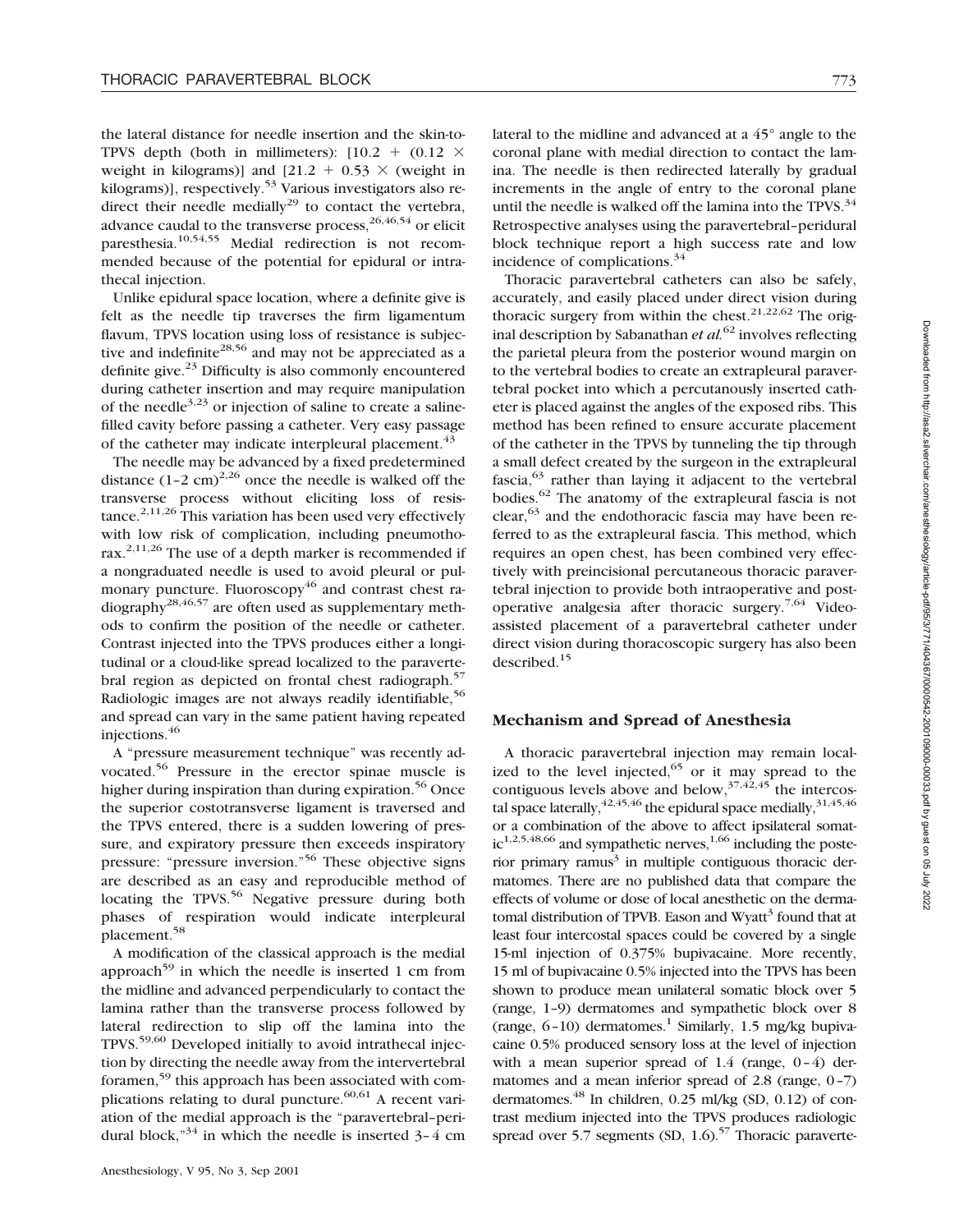|  |  | Table 1. Advantages of Thoracic Paravertebral Block |
|--|--|-----------------------------------------------------|
|--|--|-----------------------------------------------------|

| Technical                                                                                   | Clinical                                                                                                                                                                    |
|---------------------------------------------------------------------------------------------|-----------------------------------------------------------------------------------------------------------------------------------------------------------------------------|
| Simple and easy to learn                                                                    | Single injection produces multidermatomal ipsilateral somatic and                                                                                                           |
| Safer and easier than thoracic epidural                                                     | sympathetic nerve block                                                                                                                                                     |
| Palpation of rib not necessary and scapula does not interfere                               | Reliably blocks the posterior primary ramus                                                                                                                                 |
| with block                                                                                  | Abolishes cortical responses to thoracic dermatomal stimulation                                                                                                             |
| Safe to perform in sedated and ventilated patients                                          | Inhibits stress and pressor response to surgical stimuli                                                                                                                    |
| Catheter placement under direct vision during thoracic surgery                              | Maintains hemodynamic stability                                                                                                                                             |
| is safe and accurate                                                                        | Reduces opioid requirements                                                                                                                                                 |
| Chest drain loss of local anesthetic is four times lower than<br>that of interpleural block | Low incidence of complication<br>Preserves bladder sensation<br>Preserves lower limb motor power<br>Promotes early mobilization<br>No additional nursing vigilance required |

bral anesthesia does not appear to be gravity-dependent, but there is a tendency for preferential caudal spread of somatic $1,2,5,48$  and sympathetic blockade.<sup>1</sup>

There is controversy about epidural spread and its contribution to the extension of TPVB. Radioopaque contrast medium infused postoperatively through an extrapleural paravertebral catheter placed intraoperatively under direct vision remains confined to the paravertebral space. $8,67$  In contrast, varying degrees of epidural spread has been shown to occur after 70% of percutaneous paravertebral injections.<sup>46</sup> which is mostly unilateral,<sup>46</sup> and the volume involved is considered too small to produce clinically significant epidural block.<sup>68</sup> Cadaveric dissection also confirms that only a small proportion of the injectate enters the epidural space $42$  and remains confined to the side of injection. The vertebral attachment of the endothoracic fascia attenuates prevertebral spread $36,40$  and may also influence epidural spread or mass movement of drug after an extrapleural paravertebral compartment injection. Clinically, sensory anesthesia is predominantly ipsilateral and greater after epidural spread than after only paravertebral spread.<sup>46</sup> Current evidence therefore suggests that ipsilateral epidural spread of discrete amounts of local anesthetic occurs after thoracic paravertebral injection, which contributes to the extension of a TPVB.

Bilateral symmetrical anesthesia<sup>11,46,69-72</sup> is described and may be caused by extensive epidural spread $46$  or inadvertent intrathecal injection into the dural sleeve,  $61$ and may occur more commonly with the median injection technique<sup>59,61</sup> or the use of large volumes of injectate ( $> 25$  ml)<sup>70</sup> Segmental contralateral anesthesia<sup>2,57</sup> adjacent to the site of injection occurs in 1.1% of paravertebral injections<sup>68</sup> and may be caused by either prevertebral spread<sup>34,37,57,73</sup> or epidural spread<sup>31,65</sup> to the contralateral TPVS. Bilateral sympathetic blockade may occur in the absence of bilateral sensory blockade<sup>34</sup> caused by prevertebral spread $34,37,73$  to the contralateral sympathetic chain, which is more anteriorly placed in the TPVS and also more sensitive to local anesthetic agents. This may be one explanation for bilateral Horner syndrome reported after unilateral TPVB.<sup>46</sup> Ipsilateral lumbar spinal nerves are also occasionally involved, $1,48$ and this may be caused by an extended subendothoracic fascial spread to the retroperitoneal space (vide su $pra)^{49-51}$  or epidural spread.

There are no published data comparing the distribution of anesthesia after a single-site *versus* a multiple-site percutaneous thoracic paravertebral injection. Current evidence suggests that a single-site injection of 0.375– 0.5% bupivacaine, 15-20 ml or 0.3 ml/kg.<sup>1,3,72</sup> is as effective as a multiple-site injection of 0.5% bupivacaine,  $3-4$  ml per site,  $11,14,16,26$  in producing unilateral anesthesia over four to five thoracic dermatomes. The effect of increasing the volume of local anesthetic injected into a single site is not known but may predispose to bilateral sensory blockade. $70$  Therefore, if a wide unilateral thoracic block (*i.e.*,  $\geq$  5 dermatomes) is desired, it may be preferable to inject at multiple contiguous sites $11,14,26$  or at two separate sites several dermatomes apart. $3$  This may be one of the reasons why TPVB is not commonly used.

# **Indications**

Thoracic paravertebral block offers several technical and clinical advantages (table 1) and is indicated for anesthesia and analgesia when the afferent pain input is predominantly unilateral from the chest and abdomen. Reported indications are listed in table 2. Bilateral TPVB has also been used perioperatively during thoracic, $12,15$ major abdominal vascular,  $^{13}$  and breast  $^{11,16}$  surgeries.

# **Contraindications**

Infection at the site of needle insertion, empyema, allergy to local anesthetic drugs, and tumor occupying the TPVS are some of the few contraindications. A coagulopathy, bleeding disorder or therapeutic anticoagulation are considered as relative contraindications for TPVB.28 One must exercise caution in patients with kyphoscoliosis and patients who have had previous thoracotomy. Chest deformity in the former may predispose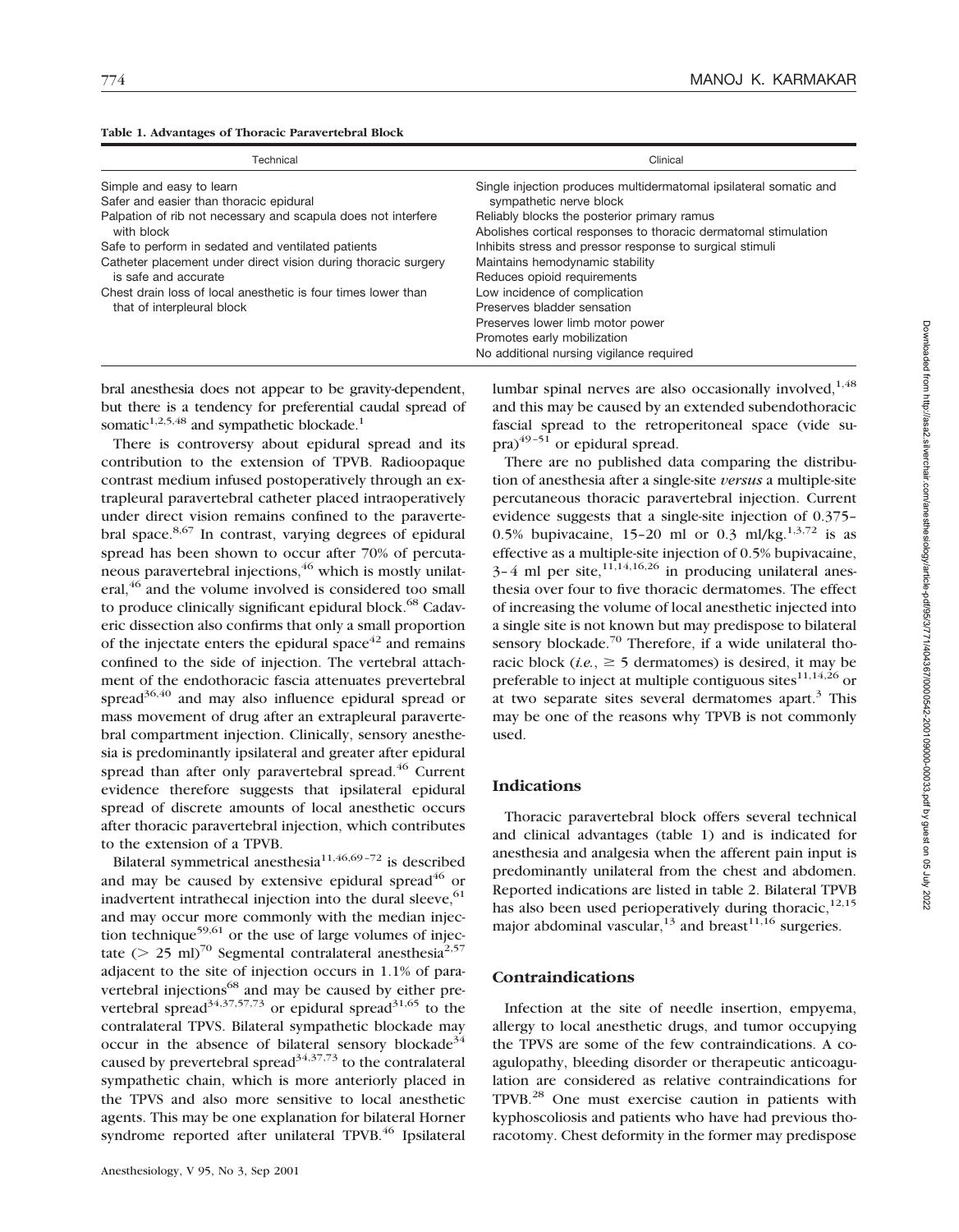|              |  |  | Table 2. Reported Indications for Thoracic Paravertebral |
|--------------|--|--|----------------------------------------------------------|
| <b>Block</b> |  |  |                                                          |

| Postoperative analgesia                                       |
|---------------------------------------------------------------|
| Thoracic surgery                                              |
| Breast surgery                                                |
| Cholecystectomy                                               |
| Renal and ureteric surgery                                    |
| Herniorrhaphy                                                 |
| Appendicectomy                                                |
| Video-assisted thoracoscopic surgery                          |
| Minimally invasive cardiac surgery                            |
| Surgical anesthesia                                           |
| <b>Breast surgery</b>                                         |
| Herniorrhaphy                                                 |
| Chest wound exploration in a single lung transplant recipient |
| Acute postherpetic neuralgia                                  |
| Chronic pain management: benign and malignant neuralgia       |
| Miscellaneous                                                 |
| Fractured ribs                                                |
| Therapeutic control of hyperhydrosis                          |
| Liver capsule pain after blunt abdominal trauma               |

to thecal or pleural puncture, whereas obliteration of the TPVS by scar tissue and adhesion of the lung to the chest wall<sup>74</sup> in the latter may predispose to pleural and pulmonary puncture. TPVB can be used in patients undergoing pleurectomy as long as the parietal pleura over the TPVS medial to the angle of the rib is left intact.<sup>15,75</sup>

# **Drugs Used and Dosage**

There are no published data that describe an optimal dose or concentration of local anesthetic for either single-shot injection or continuous thoracic paravertebral infusion. For a multiple level TPVB, 3–4 ml of bupivacaine  $0.5\%$ <sup>11,14,26</sup> or ropivacaine  $0.5\%$ <sup>25</sup> with epinephrine (2.5  $\mu$ g/ml) is injected at each segment. On the other hand, for a single-level thoracic paravertebral injection and continuous thoracic paravertebral infusion, bupivacaine<sup>1,3,18,20,22,48,76-79</sup> and lidocaine<sup>8,52,80</sup> with or without epinephrine are used, and the commonly reported dosage schedules in adults and children are outlined in table 3.

# **Pharmacokinetics**

In adults, the commonly used bolus dose of 20 ml 0.5% bupivacaine results in a mean (SEM) maximum concentration of 1.45 (0.32)  $\mu$ g/ml in a median time of 25 min (range,  $10-60$  min).<sup>76</sup> Peak arterial plasma concentration and time to peak concentration were compared in 20 patients undergoing thoracotomy after bupivacaine 0.25% (1 mg/kg) with or without epinephrine (5  $\mu$ g/ml).<sup>77</sup> The time to peak concentration was 5 min (range, 5–20 min) in both groups, and there were small differences in peak plasma concentrations that were not statistically significant. $77$  After continuous infusion of bupivacaine 0.5% at 0.1 ml  $\cdot$  kg<sup>-1</sup>  $\cdot$  h<sup>-1</sup> for 120 h, there was a gradual increase to a mean (SEM) peak total bupivacaine concentration of  $4.92$  (0.7)  $\mu$ g/ml at  $48$  h (range, 5-96 h), after which there was a small but insignificant decrease in concentration.<sup>76</sup> There were no clinical signs of toxicity, and bupivacaine levels as high as  $7.48 \mu$ g/ml were measured in one patient.<sup>76</sup> Other investigators have also reported progressive accumulation of bupivacaine in plasma during continuous thoracic paravertebral infusion without clinical signs of toxicity,  $78,79,81$  although bupivacaine levels have often exceeded the threshold for central nervous system toxicity  $(2-4.5 \mu g/ml)$ .<sup>80</sup> This may account for the few reported cases of postoperative confusion that resolved after temporary cessation of the infusion. $82$ 

In children with a median age of 5.3 weeks, a loading dose of 1.25 mg/kg of bupivacaine 0.25% resulted in mean (SD) maximum serum bupivacaine concentration of  $1.03$  (0.56)  $\mu$ g/ml in a median time of 10 min (range, 10–60 min).<sup>22</sup> Lidocaine 1% with epinephrine (5  $\mu$ g/ml) as a 0.5-ml/kg loading dose in children aged 1 month to12 yr resulted in peak plasma concentrations ranging between 1.7 and 3.0  $\mu$ g/ml within 15-30 min after injection.<sup>52</sup> A continuous infusion of bupivacaine  $(0.25\%)$ at  $0.5$  mg  $\cdot$  kg<sup>-1</sup>  $\cdot$  h<sup>-1</sup>) in small infants resulted in a mean (SD) maximum serum bupivacaine concentration of 2.0 (0.63)  $\mu$ g/ml in 24 h with no clinical toxicity.<sup>22</sup> There was wide variation in bupivacaine concentrations (range,  $0.80 - 3.14 \mu g/ml$ ) between individual infants.<sup>22</sup> In a follow-up study of even smaller infants (median age, 1.5 weeks) given half the dose of bupivacaine (0.125%, 0.25 mg ·  $\text{kg}^{-1} \cdot \text{h}^{-1}$ ) with epinephrine (2.5  $\mu$ g/ml) as a continuous infusion, the mean (SD) serum bupivacaine concentration at 48 h was 1.60 (0.67)  $\mu$ g/ml, and no patient showed clinical signs of toxicity.<sup>20</sup> Bupivacaine concentration exceeded  $3 \mu$ g/ml in three patients at  $30-48$  h.<sup>20</sup> In the only report describing the pharmacokinetics of lidocaine 1% at 0.25 ml  $\cdot$  kg<sup>-1</sup>  $\cdot$  h<sup>-1</sup> for thoracic paravertebral infusion in children over a 10-h period, plasma concentration ranged from 2.1 to  $3.2 \mu g/ml$ .<sup>52</sup>

Although total bupivacaine level increases steadily during prolonged thoracic paravertebral infusion, free bupivacaine concentrations remain unchanged.79 This may be a result of the increase in  $\alpha_1$ -acid glycoprotein concentrations postoperatively<sup>79,83</sup> offering protection against bupivacaine toxicity by increasing the binding of bupivacaine. There is also a greater increase in the *S*bupivacaine enantiomer.<sup>76,81</sup> which is associated with lower toxicity than the *R*-bupivacaine enantiomer. Because of concerns of systemic accumulation and potential for toxicity with bupivacaine, various investigators have recently resorted to using lidocaine for prolonged thoracic paravertebral infusion in adults. $8,80$  At the same infusion rate (0.1 ml ·  $kg^{-1} \cdot h^{-1}$ ), lidocaine 1% produces analgesia after thoracotomy, which is superior to placebo<sup>8</sup> and equianalgesic to bupivacaine  $0.25\%$ <sup>80</sup> and  $0.5\%$ <sup>80</sup>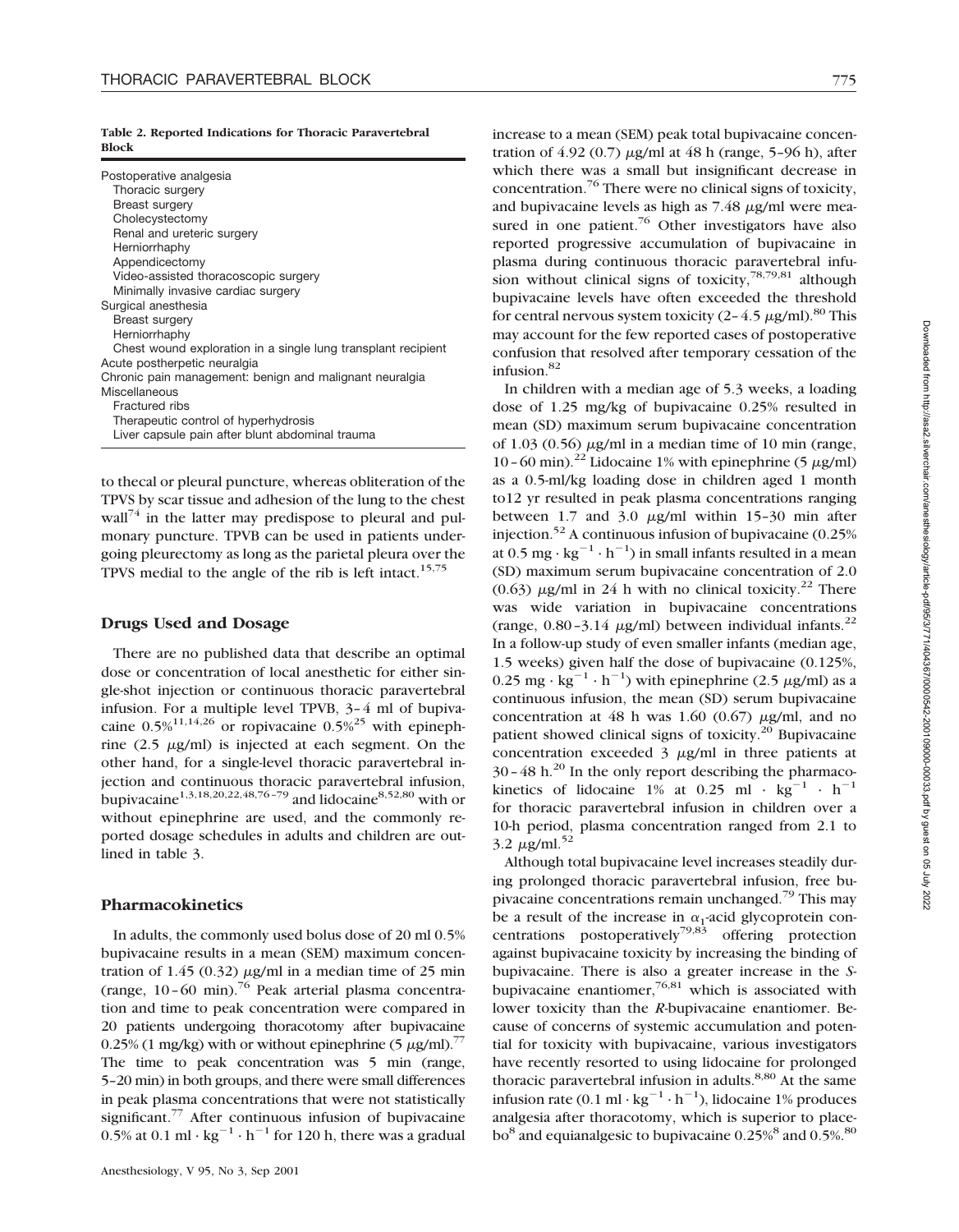Lidocaine, with a shorter elimination half-life and lower cardiotoxicity than bupivacaine,<sup>52</sup> may prove to be an attractive alternative.

# **Failure Rate and Complications**

Thoracic paravertebral block is technically easy to learn,<sup>10,11</sup> has a high success rate<sup>10,11,34</sup> regardless of the number of blocks performed, $11$  and does not appear to be operator-dependent.<sup>11</sup> The failure rate varies from  $6.8$ to  $10\%$ ,<sup>11,68,72</sup> which is comparable with that of other commonly used regional anesthetic techniques<sup>68</sup> and reflects the technical difficulty in accurately identifying the TPVS.

Based on published data, it is difficult to quote the true complication rate of TPVB, but it appears to be relatively low.10,11,34,68,84 Richardson and Sabanathan estimated it to be  $5\%$ ,<sup>84</sup> whereas Coveney *et al.*<sup>11</sup> retrospectively reviewed 156 consecutive cases of TPVB using the multiple-injection technique and noted that complications occurred in only four cases (2.6%). Lönnqvist *et al.*<sup>68</sup> prospectively evaluated complications after paravertebral (thoracic and lumbar) blocks in 367 patients (319 adults, 48 children) and observed the following frequency of complications: vascular puncture, 3.8%; hypotension, 4.6%; pleural puncture, 1.1%; and pneumothorax, 0.5%.

Inadvertent pleural puncture<sup>3,46,68</sup> is uncommon<sup>34,68</sup> and may<sup>11,34,60,68,85</sup> or may not<sup>46,68</sup> result in a pneumothorax, which is usually minor and managed conservatively.<sup>11,60,85</sup> If it does occur, pleural puncture can be converted to interpleural analgesia.<sup>18</sup> Clues that suggest pleural puncture are a definite pleural "pop" sensation, <sup>68</sup> irritating cough,  $46,60$  or sharp pain in the chest  $11,60$  or shoulder<sup>11</sup> during the procedure. Air is not aspirated<sup>46</sup> unless the lung is inadvertently punctured or air that may have entered the pleural cavity *via* the needle during removal of the stylet is aspirated. Such patients need to be closely monitored for the possible development of pneumothorax. Radiologically, interpleural injection (contrast) is seen to move with respiration,  $46$  does not define any specific anatomical plane,<sup>45</sup> rapidly disperses,<sup>45</sup> and spreads to the diaphragmatic angle or horizontal fissure. $^{46}$  A unique case of clicking pneumothorax is also described.<sup>85</sup> This clinical entity is seen most commonly with small left apical pneumothoraces and is characterized by the "Hamman sign," a clicking, bubbling, or crunching noise heard on auscultation near the apex of the heart in certain postures.<sup>85</sup> Pulmonary hemorrhage has been reported after percutaneous TPVB in a patient who had undergone previous thoracic surgery,  $74$ which highlights the need for caution in patients with altered paravertebral anatomy.

Hypotension is uncommon $^{1,34,68}$  after TPVB in normovolemic patients because of unilateral sympathetic blockade, $1,66$  but TPVB may unmask hypovolemia and result in hypotension. Interestingly, hypotension does not appear to be a problem even after bilateral TPVB.13,68 Some patients develop hypotension as part of a vaso-vagal episode.<sup>86</sup> Transient seizure after inadvertent intravascular<sup>71</sup> and rapid supplementary<sup>68</sup> injection of plain bupivacaine highlights the need to use epinephrine-containing solutions, although this may rarely produce clinical signs of systemic epinephrine absorption.<sup>11</sup>

Dural puncture–related complications such as intrathecal injection,  $34,61$  spinal anesthesia,  $60$  and postural headache $^{60}$  appear to be exclusive to the medial approach to the  $TPVS^{34,60,61}$  and are probably related to the closer proximity of the needle to the dural cuff and intervertebral foramen. Transient ipsilateral<sup>22,34,46,72</sup> or bilateral<sup>46</sup> Horner syndrome can also develop. The former is likely to be caused by spread of local anesthetic to the ipsilateral stellate ganglion or the preganglionic fibers originating from the first few segments of the thoracic spinal cord, whereas the latter may be caused by contralateral paravertebral spread *via* the prevertebral<sup>34,37,57</sup> or epi $dural<sup>31,65</sup>$  route. Ipsilateral sensory changes in the  $arm<sup>11,34</sup>$  may also develop as a result of spread of local anesthetic to the T1 component of the brachial plexus in the thorax or the C8 component where it originates between C7 and T1, although further spread to the brachial plexus in the neck cannot be excluded. Bilateral symmetrical anesthesia<sup>69</sup> and ipsilateral thoracolumbar anesthesia $1,48,50$  can also occur as described above. Segmental thoracic pain that lasted for 3 months after the block may be a result of intercostal nerve trauma during catheter insertion.<sup>69</sup> Neurologic complications that have resulted in significant morbidity are myelopathy after paravertebral injection of efocaine (three cases) $87$  and Brown Sequard paralysis after paravertebral alcohol injection (one case).<sup>88</sup> No fatality directly related to TPVB has been reported to date.

#### **Application of Thoracic Paravertebral Block**

#### *Pain Relief after Thoracic Surgery*

Continuous thoracic paravertebral infusion of local anesthetic *via* a catheter placed under direct vision at thoracotomy is a safe, simple, and effective method of providing analgesia after thoracotomy.<sup>4,6</sup>-8,19,20,22,62,64,82,89-91,92 In children it has been used very effectively as the sole analgesic technique,<sup>19,20,22,23</sup> but in adults it is usually used in conjunction with adjunct medication (opioid or nonsteroidal antiinflammatory drugs) to provide optimal pain relief after thoracotomy.<sup>4,6,8,64,89</sup> Although supplementary analgesics are required, opioid requirements are significantly reduced.<sup>6,8,90</sup> A continuous thoracic paravertebral infusion of local anesthetic in conjunction with adjunct medications provides very effective pain relief with few side effects.<sup>7,8,64,82</sup> Pain relief is superior to placebo8,90 and intravenous patient-controlled mor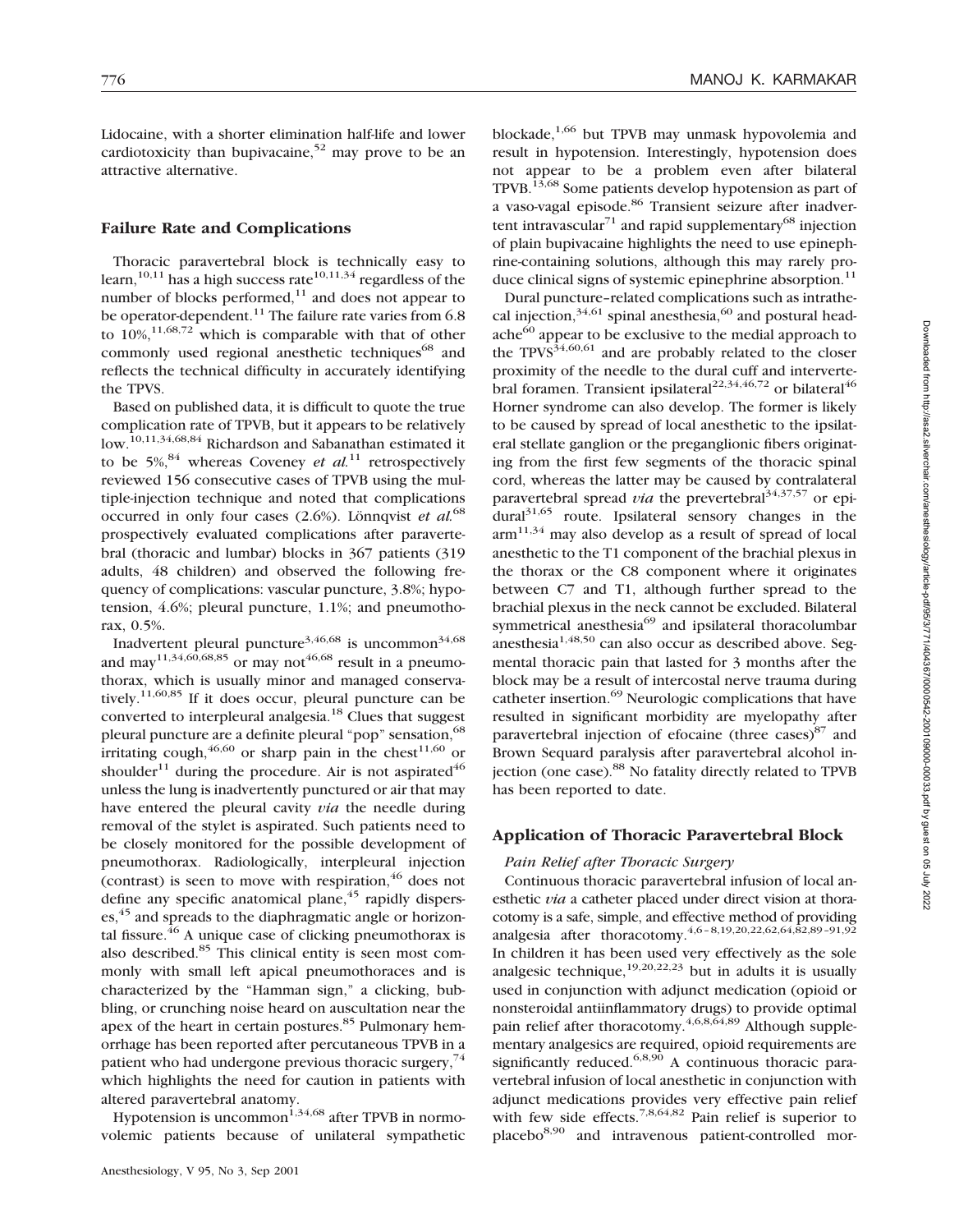phine,<sup>6</sup> and is comparable to interpleural analgesia,<sup>4,89</sup> lumbar epidural morphine, $82$  and thoracic epidural administration of bupivacaine $5$  or a bupivacaine-fentanyl mixture.<sup>91,92</sup> Thoracic paravertebral analgesia preserves respiratory function better $4,89$  and produces fewer side  $effects<sup>4</sup>$  than interpleural analgesia. Hypotension<sup>5</sup> and urinary retention<sup>5,91</sup> are also less frequent than with thoracic epidural analgesia. Continuous thoracic paravertebral infusion of local anesthetic provides better pain control after thoracotomy than an intermittent bolus regimen.93 It reduces the postoperative decline in respiratory function,<sup>8,90</sup> augments the recovery of respiratory mechanics,<sup>90</sup> and reduces the generation of chronic postthoracotomy neuralgia.<sup>94</sup> A balanced analgesic regimen, which includes preoperative pain prophylaxis (opioid and nonsteroidal antiinflammatory drug premedication with preincisional TPVB) in conjunction with postoperative thoracic paravertebral infusion of bupivacaine, regular nonsteroidal antiinflammatory drug, and on-demand opioid, is very effective in patients undergoing thoracotomy.<sup>7,64</sup> It prevents the postoperative increase in plasma cortisol, $\bar{7}$  preserves preoperative respiratory function, $\frac{7}{7}$  and is superior to a balanced analgesic regimen with thoracic epidural bupivacaine. $64$ 

#### *Pain Relief after Multiple Fractured Ribs*

Thoracic paravertebral block provides effective pain relief in patients with unilateral multiple fractured ribs<sup>2,3,37,66,95</sup> and has been used as repeated percutaneous injections,2 regular top ups *via* an indwelling catheter,  $3,95$  or as a continuous infusion. <sup>66</sup> A single thoracic paravertebral injection of 25 ml (SD, 5) of bupivacaine 0.5% produces pain relief for a mean duration of 9.9 h  $(SD, 1.2)$ <sup>2</sup> It has also been shown to improve respiratory parameters and arterial blood gas tensions.<sup>2</sup> Used in a patient with associated head injury, TPVB circumvents the need for sedation and ventilation and allows continuous central neurologic assessment.<sup>73,95</sup> McKnight and Marshall<sup>66</sup> described ipsilateral flat nipple (monoplatythela) as an objective sign of a functioning TPVB in one such patient. In patients with associated lumbar spinal injury, the segmental thoracic nerve blockade spares the lumbar and sacral nerve roots, allowing regular peripheral neurologic assessment for signs of spinal cord compression.73 There is a lack of comparative data, and TPVB has been overshadowed by epidural, interpleural, and intercostal nerve block for managing pain in patients with blunt chest trauma. Although no direct comparison can be made, TPVB offers technical and clinical advantages in patients with unilateral multiple fractured ribs and deserves more attention and investigation in the future.

#### *Anesthesia for Breast Surgery*

Thoracic paravertebral injection of local anesthetic at multiple levels  $(C7-T6)^{11,14,26}$  or as a single injection at  $T4^{72}$  in conjunction with intraoperative sedation is safe and effective for surgical anesthesia in a majority of patients undergoing major breast surgery<sup>11,14,16,25,26,72</sup> and is associated with minimal complications $11,26$  and a high degree of patient satisfaction.<sup>14</sup> Weltz *et al.*<sup>14</sup> reported that the block (4 ml, 0.5% bupivacaine with 1:400,000 epinephrine injected at each level, C7–T7) provides postoperative analgesia for an average of 23 h (range, 9–38 h). TPVB has significantly improved the quality of recovery after major breast surgery.<sup>11,16,72</sup> Compared with patients who undergo only general anesthesia, patients who receive TPVB have a shorter recovery time,<sup>72</sup> experience less postoperative pain,<sup>16,72</sup> require fewer analgesics, $11,72$  and also have less painful restricted movement of the shoulder.<sup>72</sup> They also experience less postoperative nausea and vomiting, $11,72$  tend to mobilize earlier, $72$  and are discharged significantly earlier from hospital. $11$  The use of TPVB in patients undergoing ambulatory breast cancer surgery has costsaving potential. $14$ 

# *Anesthesia for Inguinal Herniorrhaphy*

Paravertebral injection of local anesthetic at multiple thoracic and lumbar segments,  $24,96$  or as a single injection at T11 behind the endothoracic fascia, $50,51$  produces ipsilateral thoracolumbar anesthesia effective for inguinal herniorrhaphy. Klein *et al.*<sup>96</sup> used multiple paravertebral injections at T10–L2 using 5 ml of bupivacaine 0.5% with epinephrine  $(2.5 \mu g/ml)$  at each level and produced surgical anesthesia with few side effects, which in conjunction with intraoperative sedation was adequate for inguinal herniorrhaphy. The block also provided long-lasting postoperative analgesia, and the time to first opioid requirement was  $22 \pm 18$  h.<sup>96</sup> Wassef *et al.*<sup>24</sup> reported that paravertebral block of the ipsilateral T12–L2 nerve roots is more successful than field block for surgical anesthesia during inguinal herniorrhaphy. In addition, the paravertebral block not only required fewer needle insertions and total amount of local anesthetic than the field block, but was also devoid of side effects and was acceptable to the patients.<sup>24</sup> Saito *et al.*<sup>51</sup> described "extended unilateral anesthesia" for inguinal herniorrhaphy. In this variation of the paravertebral technique, the needle is inserted more laterally (5 cm from the midline), and loss of resistance is used to locate the space beneath the endothoracic fascia.<sup>51</sup> A single injection of 12 ml 2% mepivacaine posterior to the endothoracic fascia at T11 results in extended thoracolumbar anesthesia over an average of seven dermatomes, which was effective for herniorrhaphy in 60% of patients studied.<sup>51</sup> The efficacy of paravertebral block makes it a potential choice for outpatient inguinal herniorrhaphy and warrants further investigation.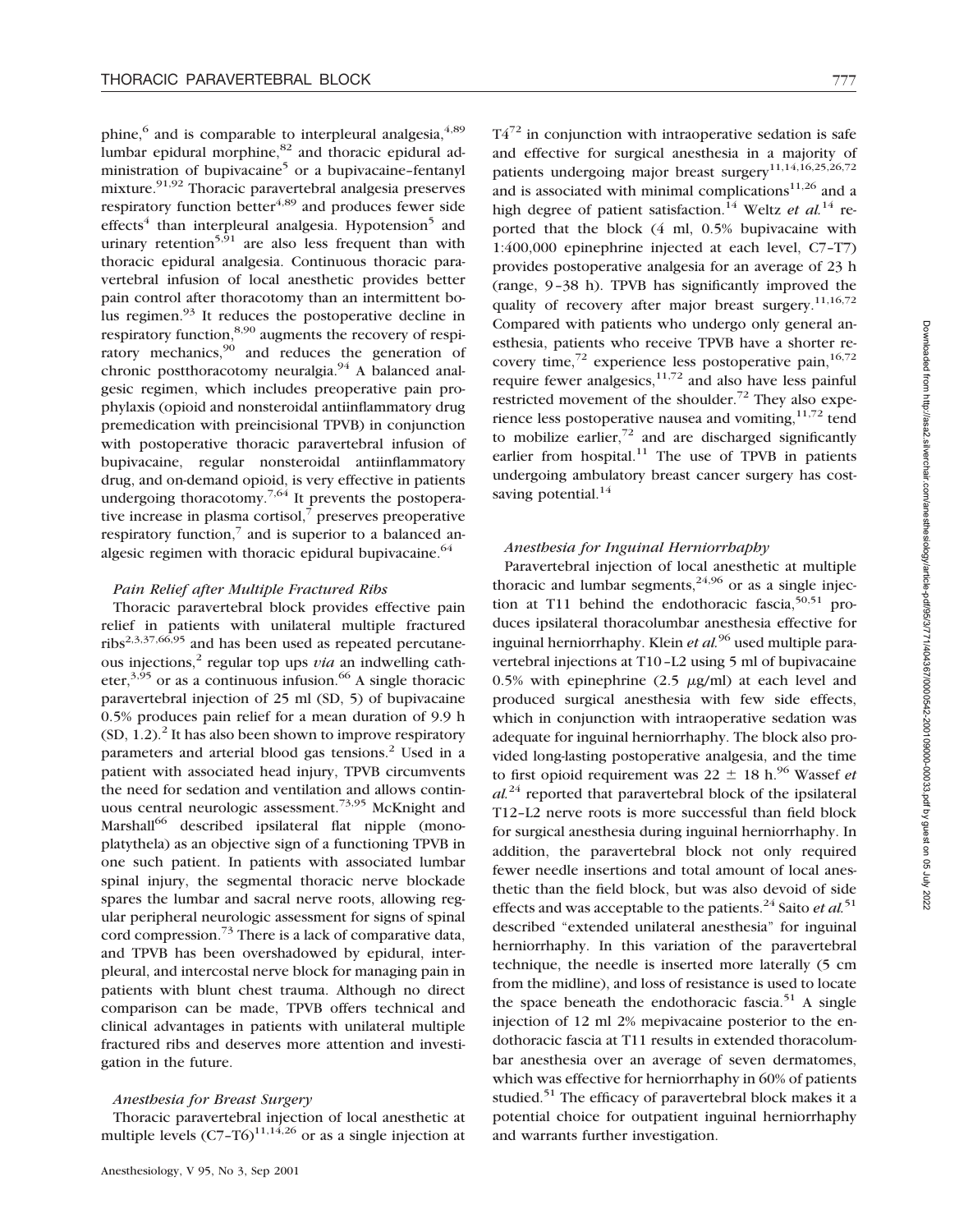| Age Group | Concentration<br>(%)<br>Drua |                              | <b>Bolus Dose</b>     | Infusion Rate<br>$(ml \cdot kg^{-1} \cdot h^{-1})$ |
|-----------|------------------------------|------------------------------|-----------------------|----------------------------------------------------|
| Adults    | <b>Bupivacaine</b>           | $0.25 - 0.5$                 | 15-20 ml or 0.3 ml/kg | 0.1                                                |
|           | Lidocaine                    |                              | $15 - 20$ ml          | 0.1                                                |
| Children  | Bupivacaine                  | 0.125-0.25 $\pm$ epinephrine | $0.5$ ml/kg           | 0.2                                                |
|           | Lidocaine                    | $+$ epinephrine              | $0.5$ ml/kg           | 0.25                                               |

#### **Table 3. Drug and Dosage for Thoracic Paravertebral Block**

# *Pain Relief after Cholecystectomy and Renal Surgery*

Data on the use of TPVB in patients undergoing cholecystectomy and renal surgery *via* a subcostal incision are limited, and the results are inconclusive. Giesecke *et al.*<sup>97</sup> reported that a single preincisional thoracic paravertebral injection of bupivacaine 0.5%, 20 ml before cholecystectomy, attenuates the stress response to surgical stimuli during isoflurane anesthesia and provides complete pain relief for 1–6 h. In contrast, Bigler *et al.*<sup>69</sup> reported that TPVB with 0.5% bupivacaine, a 15-ml bolus dose followed by an infusion of 5 ml/h postoperatively, is inadequate as the only analgesic after cholecystectomy, whereas a thoracic epidural infusion of bupivacaine 0.5% (5 ml/h) and morphine (0.2 mg/h) produced total pain relief. Pain scores were higher in the paravertebral group, as was the use of systemic morphine.<sup>69</sup> The author is unaware of any published data evaluating the analgesic efficacy of TPVB in adults undergoing renal surgery. In children, Lönnqvist and Olsson $17$  retrospectively compared the analgesic efficacy of a continuous thoracic paravertebral infusion with that of lumbar epidural infusion of bupivacaine. They reported that the requirement for supplementary morphine was lower and the number of children with no need for supplementary morphine was higher in patients treated with a TPVB.17

#### *Chronic Pain Management*

Thoracic paravertebral block has been used to manage benign<sup>1,3,9,10,48,56</sup> and malignant<sup>3,55,59</sup> neuralgia involving the thoracic dermatomes, and long-term results have been more favorable in the former group of patients. Kirvelä and Antila $10$  used a single thoracic paravertebral injection of bupivacaine 0.5%, 15–20 ml, to relieve chronic postoperative (postthoracotomy and postmastectomy) pain.10 Initial results were good in 99% of blocks, but the long-term pain relief in the postthoracotomy group was better than in the postmastectomy group.10 In the postthoracotomy group, pain relief lasted a month after 58%, at least 2 months after 30%, more than 4 months after 8%, and more than 5 months after 3% of blocks, as opposed to less than a month in 88% of blocks performed for chronic postmastectomy pain.<sup>10</sup> Ferrandiz *et al.*<sup>9</sup> also managed postthoracotomy pain syndrome using TPVB and achieved complete pain relief in 50% of patients who were pain free for a variable time after thoracotomy, which the investigators called "free time," as opposed to 33% of patients who had long-term postthoracotomy pain with no free time. Neurolytic TPVB, because of the high risk of neurologic damage, is limited to the management of intractable thoracic pain in cancer patients with poor prognosis, but preliminary results using 1–4 ml of 7% phenol per spinal segment has demonstrated limited long-term benefits.<sup>55</sup>

#### *Miscellaneous Applications*

Thoracic paravertebral block has been used in several other situations, including pain management after appendectomy,<sup>68,71</sup> video-assisted thoracoscopic surgery,  $15,98$  and minimally invasive cardiac surgery.<sup>99</sup> It has also been used to manage acute postherpetic neuralgia,85,100 control liver capsule pain after blunt abdominal trauma,  $101$  control hyperhydrosis,  $28$  manage reflex sympathetic dystrophy of the chest,  $34$  relieve angina pectoris,<sup>88</sup> and explore a chest wound in a single lung transplant recipient.<sup>102</sup>

### **Conclusions**

Thoracic paravertebral block is a technically simple, easy-to-learn technique with few contraindications and is associated with a low overall incidence of complications. TPVB produces unilateral somatic and sympathetic nerve blockade, which suppresses the neuroendocrine stress response to surgery and is adequate for surgical anesthesia in patients undergoing major breast surgery and inguinal herniorrhaphy. It has significantly improved the quality of recovery after major breast surgery. Continuous TPVB as part of a balanced analgesic regimen provides effective pain relief with very few side effects after thoracotomy, which is comparable to thoracic epidural analgesia—the gold standard—and should be considered a safe alternative. The same efficacy has not been demonstrated after cholecystectomy or renal surgery, but one may expect a significant opioid-sparing effect. A single thoracic paravertebral injection is also effective for pain control in patients with multiple fractured ribs and benign thoracic neuralgia. The role of bilateral thoracic paravertebral block is still to be defined. Based on published data, one can recommend that this simple yet highly versatile regional anesthetic–analgesic technique should be in the repertoire of every anesthesiologist and more widely applied.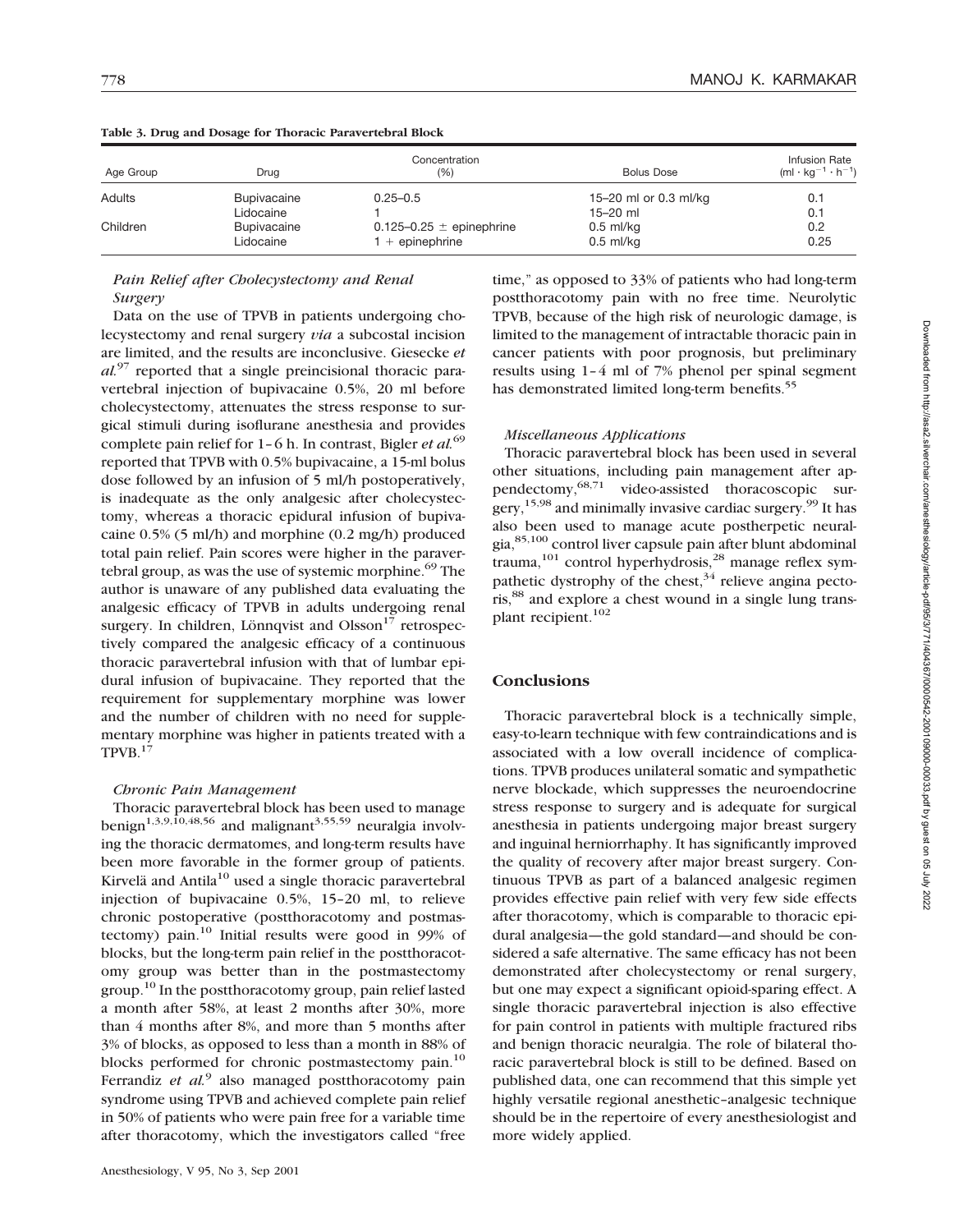#### **References**

1. Cheema SP, Ilsley D, Richardson J, Sabanathan S: A thermographic study of paravertebral analgesia. Anaesthesia 1995; 50:118–21

2. Gilbert J, Hultman J: Thoracic paravertebral block: A method of pain control. Acta Anaesthesiol Scand 1989; 33:142–5

3. Eason MJ, Wyatt R: Paravertebral thoracic block-a reappraisal. Anaesthesia 1979; 34:638–42

4. Richardson J, Sabanathan S, Mearns AJ, Shah RD, Goulden C: A prospective, randomized comparison of interpleural and paravertebral analgesia in thoracic surgery. Br J Anaesth 1995; 75:405–8

5. Matthews PJ, Govenden V: Comparison of continuous paravertebral and extradural infusions of bupivacaine for pain relief after thoracotomy. Br J Anaesth 1989; 62:204–5

6. Carabine UA, Gilliland H, Johnston JR, McGuigan J: Pain relief for thoracotomy: Comparison of morphine requirements using an extrapleural infusion of bupivacaine. Reg Anesth 1995; 20:412–7

7. Richardson J, Sabanathan S, Mearns AJ, Evans CS, Bembridge J, Fairbrass M: Efficacy of pre-emptive analgesia and continuous extrapleural intercostal nerve block on post-thoracotomy pain and pulmonary mechanics. J Cardiovasc Surg (Torino) 1994; 35:219–28

8. Barron DJ, Tolan MJ, Lea RE: A randomized controlled trial of continuous extra-pleural analgesia post-thoracotomy: Efficacy and choice of local anaesthetic. Eur J Anaesthesiol 1999; 16:236–45

9. Ferrandiz M, Aliaga L, Catala E, Villar-Landeira JM: Thoracic paravertebral block in chronic postoperative pain (letter). Reg Anesth 1994; 19:221–2

10. Kirvela O, Antila H: Thoracic paravertebral block in chronic postoperative pain. Reg Anesth 1992; 17:348–50

11. Coveney E, Weltz CR, Greengrass R, Iglehart JD, Leight GS, Steele SM, Lyerly HK: Use of paravertebral block anesthesia in the surgical management of breast cancer: Experience in 156 cases. Ann Surg 1998; 227:496–501

12. Karmakar MK, Booker PD, Franks R: Bilateral continuous paravertebral block used for postoperative analgesia in an infant having bilateral thoracotomy. Paediatr Anaesth 1997; 7:469–71

13. Richardson J, Vowden P, Sabanathan S: Bilateral paravertebral analgesia for major abdominal vascular surgery: A preliminary report. Anaesthesia 1995; 50: 995–8

14. Weltz CR, Greengrass RA, Lyerly HK: Ambulatory surgical management of breast carcinoma using paravertebral block. Ann Surg 1995; 222:19–26

15. Soni AK, Conacher ID, Waller DA, Hilton CJ: Video-assisted thoracoscopic placement of paravertebral catheters: A technique for postoperative analgesia for bilateral thoracoscopic surgery. Br J Anaesth 1994; 72:462–4

16. Klein SM, Bergh A, Steele SM, Georgiade GS, Greengrass RA: Thoracic paravertebral block for breast surgery. Anesth Analg 2000; 90:1402–5

17. Lönnqvist PA, Olsson GL: Paravertebral vs epidural block in children: Effects on postoperative morphine requirement after renal surgery. Acta Anaesthesiol Scand 1994; 38:346–9

18. Lönnqvist PA: Continuous paravertebral block in children. Initial experience. Anaesthesia 1992; 47:607–9

19. Eng J, Sabanathan S: Continuous paravertebral block for postthoracotomy analgesia in children. J Pediatr Surg 1992; 27:556-

20. Cheung SL, Booker PD, Franks R, Pozzi M: Serum concentrations of bupivacaine during prolonged continuous paravertebral infusion in young infants. Br J Anaesth 1997; 79:9–13

21. Downs CS, Cooper MG: Continuous extrapleural intercostal nerve block for post thoracotomy analgesia in children. Anaesth Intensive Care 1997; 25: 390–7

22. Karmakar MK, Booker PD, Franks R, Pozzi M: Continuous extrapleural paravertebral infusion of bupivacaine for post-thoracotomy analgesia in young infants. Br J Anaesth 1996; 76:811–5

23. Johnson CM: Continuous paravertebral block in children (letter). Anaesthesia 1993; 48:93

24. Wassef MR, Randazzo T, Ward W: The paravertebral nerve root block for inguinal herniorrhaphy: A comparison with the field block approach. Reg Anesth Pain Med 1998; 23:451–6

25. D'Ercole FJ, Scott D, Bell E, Klein SM, Greengrass RA: Paravertebral blockade for modified radical mastectomy in a pregnant patient. Anesth Analg 1999; 88:1351–3

26. Greengrass R, O'Brien F, Lyerly K, Hardman D, Gleason D, D'Ercole F, Steele S: Paravertebral block for breast cancer surgery. Can J Anaesth 1996; 43:858–61

27. Richardson J: Fin-de-siecle renaissance of paravertebral analgesia. Pain Rev 1997; 4:159–71

28. Richardson J, Lönnqvist PA: Thoracic paravertebral block. Br J Anaesth 1998; 81:230–8

29. Atkinson RS, Rushman GB, Lee JA: A Synopsis of Anaesthesia. Bristol, IOP Publishing Limited, 1987, pp 628–9

30. Lönnquist PA, Richardson J: Use of paravertebral blockade in children. Tech Reg Anesth Pain Manag 1999; 3:184–8

31. MacIntosh R, Bryce-Smith R: Local Analgesia and Abdominal Surgery. Edinburgh, E&S Livingstone, 1962, pp 26–32

32. Kittredge RD: Computed tomographic evaluation of the thoracic prevertebral and paravertebral spaces. J Comput Tomogr 1983; 7:239–50

33. Im JG, Webb WR, Rosen A, Gamsu G: Costal pleura: Appearances at high-resolution CT. Radiology 1989; 171:125–31

34. Tenicela R, Pollan SB: Paravertebral-peridural block technique: A unilateral thoracic block. Clin J Pain 1990; 6:227–34

35. Dugan DJ, Samson PC: Surgical significance of the endothoracic fascia: The anatomic basis for empyemectomy and other extrapleural technics. Am J Surg 1975; 130:151–8

36. Moore DC, Bush WH, Scurlock JE: Intercostal nerve block: A roentgenographic anatomic study of technique and absorption in humans. Anesth Analg 1980; 59:815–25

37. Karmakar MK, Kwok WH, Kew J: Thoracic paravertebral block: Radiological evidence of contralateral spread anterior to the vertebral bodies. Br J Anaesth 2000; 84:263–5

38. Karmakar MK, Chung DC: Variability of a thoracic paravertebral block: Are we ignoring the endothoracic fascia? (letter). Reg Anesth Pain Med 2000; 25: 325–7

39. Nunn JF, Slavin G: Posterior intercostal nerve block for pain relief after cholecystectomy: Anatomical basis and efficacy. Br J Anaesth 1980; 52:253–60

40. Moore DC: Intercostal nerve block: Spread of india ink injected to the rib's costal groove. Br J Anaesth 1981; 53:325–9

41. Pernkopf E: Thorax, abdomen and extremities, Atlas of Topographical and Applied Human Anatomy. Edited by Ferner H. Baltimore, Urban and Schwarzenberg, 1980, pp 127–9

42. Conacher ID: Resin injection of thoracic paravertebral spaces. Br J Anaesth 1988; 61:657–61

43. Mowbray A, Wong KK, Murray JM: Intercostal catheterisation: An alternative approach to the paravertebral space. Anaesthesia 1987; 42:958–61

44. Murphy DF: Continuous intercostal nerve blockade: An anatomical study to elucidate its mode of action. Br J Anaesth 1984; 56:627–30

45. Conacher ID, Kokri M: Postoperative paravertebral blocks for thoracic surgery: A radiological appraisal. Br J Anaesth 1987; 59:155–61

46. Purcell-Jones G, Pither CE, Justins DM: Paravertebral somatic nerve block: A clinical, radiographic, and computed tomographic study in chronic pain patients. Anesth Analg 1989; 68:32–9

47. Lönnqvist PA, Hildingsson U: The caudal boundary of the thoracic paravertebral space: A study in human cadavers. Anaesthesia 1992; 47:1051–2

48. Richardson J, Jones J, Atkinson R: The effect of thoracic paravertebral blockade on intercostal somatosensory evoked potentials. Anesth Analg 1998; 87:373–6

49. Saito T, Den S, Tanuma K, Tanuma Y, Carney E, Carlsson C: Anatomical bases for paravertebral anesthetic block: Fluid communication between the thoracic and lumbar paravertebral regions. Surg Radiol Anat 1999; 21:359–63

50. Saito T, Gallagher ET, Yamada K, Tanuma K, Ogawa R: Broad unilateral analgesia (letter). Reg Anesth 1994; 19:360–1

51. Saito T, Gallagher ET, Cutler S, Tanuma K, Yamada K, Saito N, Maruyama K, Carlsson C: Extended unilateral anesthesia: New technique or paravertebral anesthesia? Reg Anesth 1996; 21:304–7

52. Lönnqvist PA: Plasma concentrations of lignocaine after thoracic paravertebral blockade in infants and children. Anaesthesia 1993; 48:958–60

53. Lönnquist PA, Hesser U: Depth from the skin to the thoracic paravertebral space in infants and children. Paediatr Anaesth 1994; 4:99–100

54. Katz J: Thoracic paravertebral nerve, Atlas of Regional Anesthesia. Edited by Katz J. Norwalk, Appleton & Lange, 1994, pp 96–7

55. Antila H, Kirvela O: Neurolytic thoracic paravertebral block in cancer pain: A clinical report. Acta Anaesthesiol Scand 1998; 42:581–5

56. Richardson J, Cheema SP, Hawkins J, Sabanathan S: Thoracic paravertebral space location: A new method using pressure measurement. Anaesthesia 1996; 51:137–9

57. Lönnquist PA, Hesser U: Radiological and clinical distribution of thoracic paravertebral blockade in infants and children. Paediatr Anaesth 1993: 3:83-7

58. Kawamata M, Omote K, Namiki A, Miyabe M: Measurement of intercostal and pleural pressures by epidural catheter. Anaesthesia 1994; 49:208–10

59. Shaw WM, Hollis NY: Medial approach for paravertebral somatic nerve block. JAMA 1952; 148:742–4

60. Sharrock NE: Postural headache following thoracic somatic paravertebral nerve block. ANESTHESIOLOGY 1980; 52:360–2

61. Evans PJ, Lloyd JW, Wood GJ: Accidental intrathecal injection of bupivacaine and dextran. Anaesthesia 1981; 36:685–7

62. Sabanathan S, Smith PJ, Pradhan GN, Hashimi H, Eng JB, Mearns AJ: Continuous intercostal nerve block for pain relief after thoracotomy. Ann Thorac Surg 1988; 46:425–6

63. Berrisford RG, Sabanathan SS: Direct access to the paravertebral space at thoracotomy (letter). Ann Thorac Surg 1990; 49:854

64. Richardson J, Sabanathan S, Jones J, Shah RD, Cheema S, Mearns AJ: A prospective, randomized comparison of preoperative and continuous balanced epidural or paravertebral bupivacaine on post-thoracotomy pain, pulmonary function and stress responses. Br J Anaesth 1999; 83:387–92

65. MacIntosh RR, Mushin WW: Observations on the epidural space. Anaesthesia 1947; 2:100–4

66. McKnight CK, Marshall M: Monoplatythela and paravertebral block (letter). Anaesthesia 1984; 39:1147

67. Eng J, Sabanathan S: Site of action of continuous extrapleural intercostal nerve block. Ann Thorac Surg 1991; 51:387–9